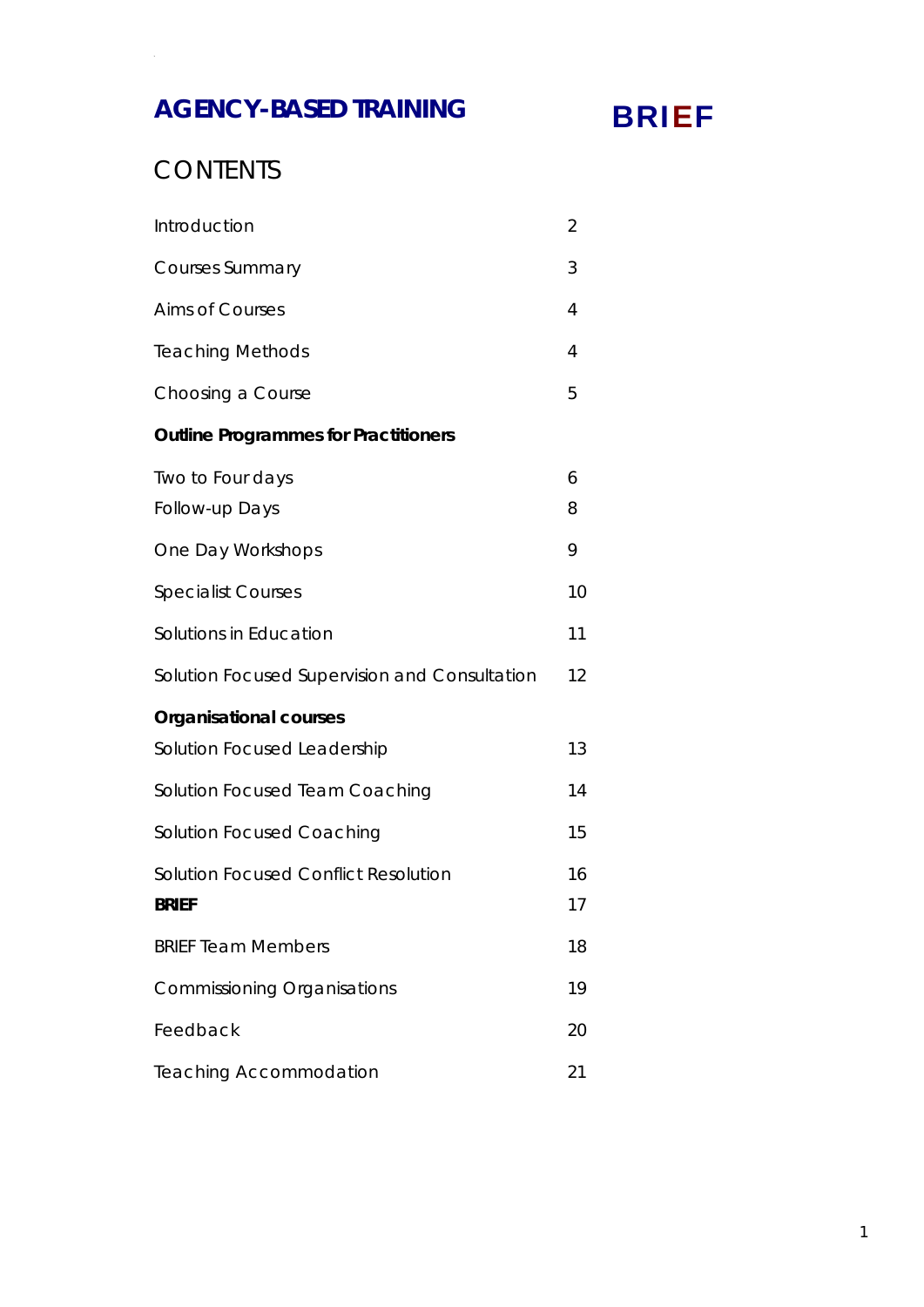# BRIEF **INTRODUCTION**

Solution focused brief therapy is fast becoming the 'baseline' approach for organisations offering care. From psychiatry to social housing, justice to education this collaborative approach to work with people in need is proving its exceptional effectiveness.

The solution focused philosophy is also becoming increasingly popular in management teams where collaboration has become a means to efficient use of resources.

The BRIEF is now one of Europe's leading training organisations in solution focused approaches.

A radical shift . . .

What makes solution focused brief approaches so radical is the notion that problems do not need to be understood, agreed or even recognised in order for resolutions to be found. This ability to by-pass problems and move directly towards their solutions marks a radical break with the traditions of therapy and management. So much so that it is only its strong evidential base that saves it from incredulity!

. . . and efficient

Solution focused approaches are applicable to any 'project' concerning the future. This could be the future of a person referred for counselling, a team wishing to excel, a manager wishing his or her team to excel or an organisation wishing to achieve a particular goal.

Its effectiveness as far as its users are concerned has been demonstrated beyond doubt. 80% of brief therapy 'customers' report lasting improvement; the average rating of brief therapy courses is 85% and though no formal research has been undertaken with managers anecdotal evidence suggests many have found solution focused tools to be the most useful ever.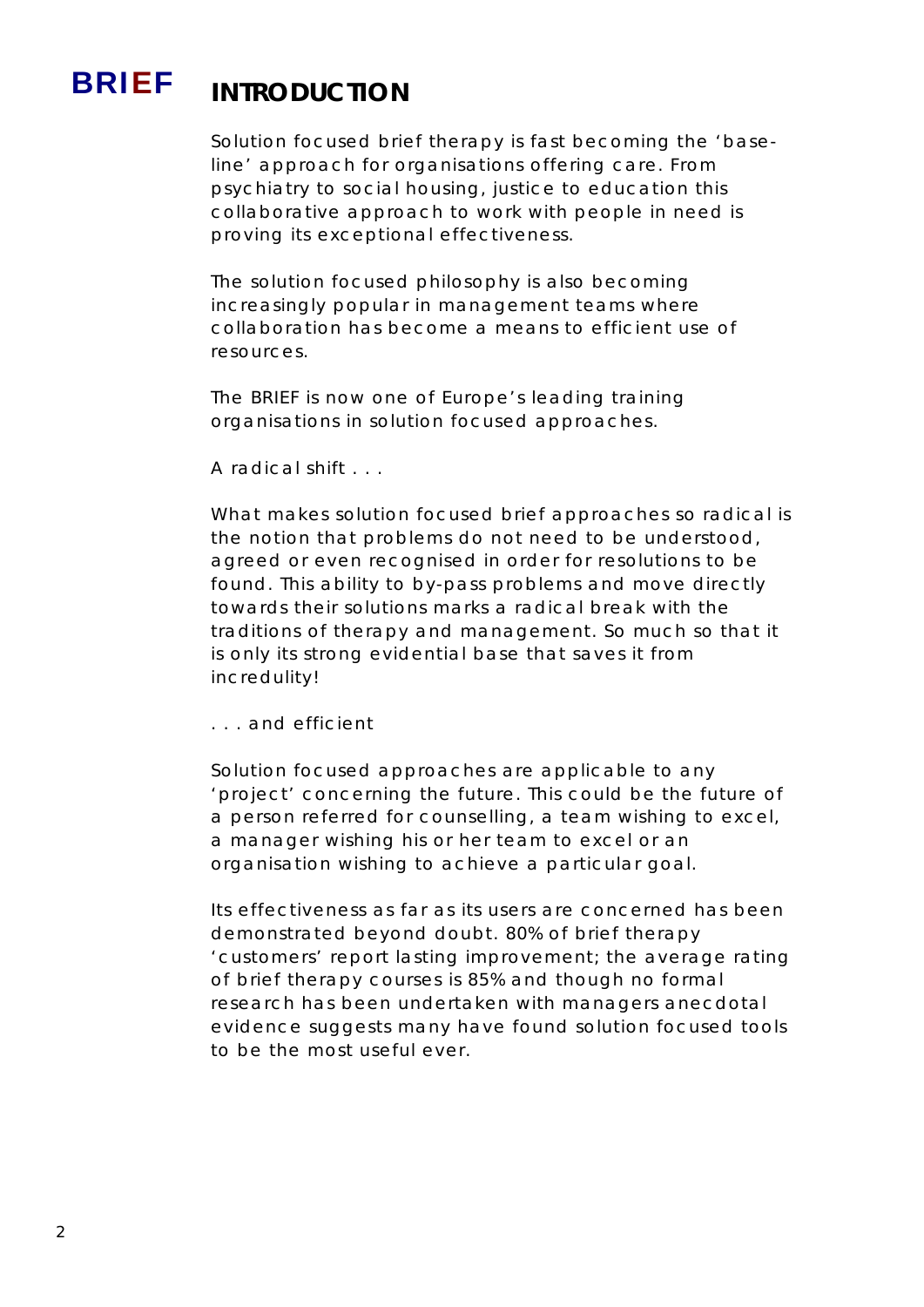# **COURSES SUMMARY**

# BRIEF

Because solution focused ideas can be adapted to almost any endeavour, BRIEF has developed an extensive array of tailor-made courses to supplement its regular programme.

Apart from variations on our standard introductory and follow-up courses we offer courses in:

- Supervision and consultation
- Solution focused child protection
- Solutions in education
- Solutions with children and adolescents
- Solutions in mental health
- Solutions with drug and alcohol users
- Solutions in challenging situations
- Solutions in housing management
- Building co-operation with reluctant clients

We also provide training for organizational and management contexts, such as leadership and coaching.

We can provide training and consultations to teams and organisations wanting to develop a solution focused culture within their own structures.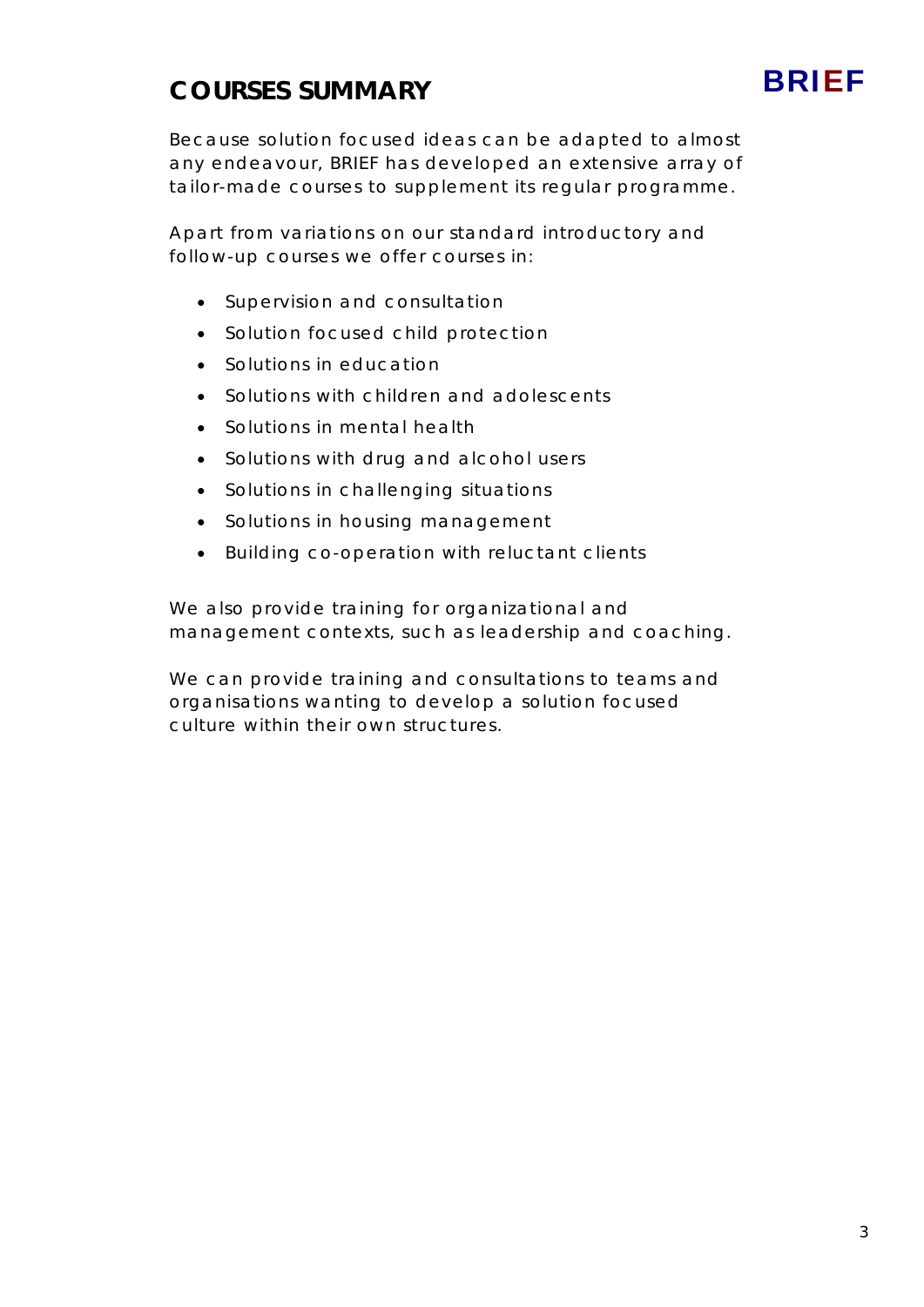

# BRIEF **AIMS OF COURSES**

- 1. Introduce the basic principles and techniques of solution focused brief practice, therapy and consultation.
- 2. Provide opportunities to discuss the principles and to practice the techniques.
- 3. Consider and develop applications to the tasks and responsibilities of the participants.
- 4. Enable course members to introduce these skills into their everyday practice.
- 5. Develop consultation and supervisory skills.

## **TEACHING METHODS**

Solution focused brief therapy is a practical approach and the teaching method reflects this. Courses have a large element of practice exercises all designed to develop skills directly relevant to the task of doing and supervising direct work with clients. These are in pairs, threes, small and large groups and all are concerned with the development of skills.

Practical exercises are usually supplemented by videotaped extracts of actual work with clients (all of whom have given their consent to the tape being made and shown for teaching purposes) around issues of relevance to course members. The course tutor may also demonstrate these skills directly with course members.

Finally there will be theoretical input and discussion, both of which will be in the service of skills development.

Each participant on our practitioner course will receive a copy of BRIEFER, the unique solution focused practice manual provided on BRIEF'S courses. This booklet will provide participants with a handy reference tool for future practice.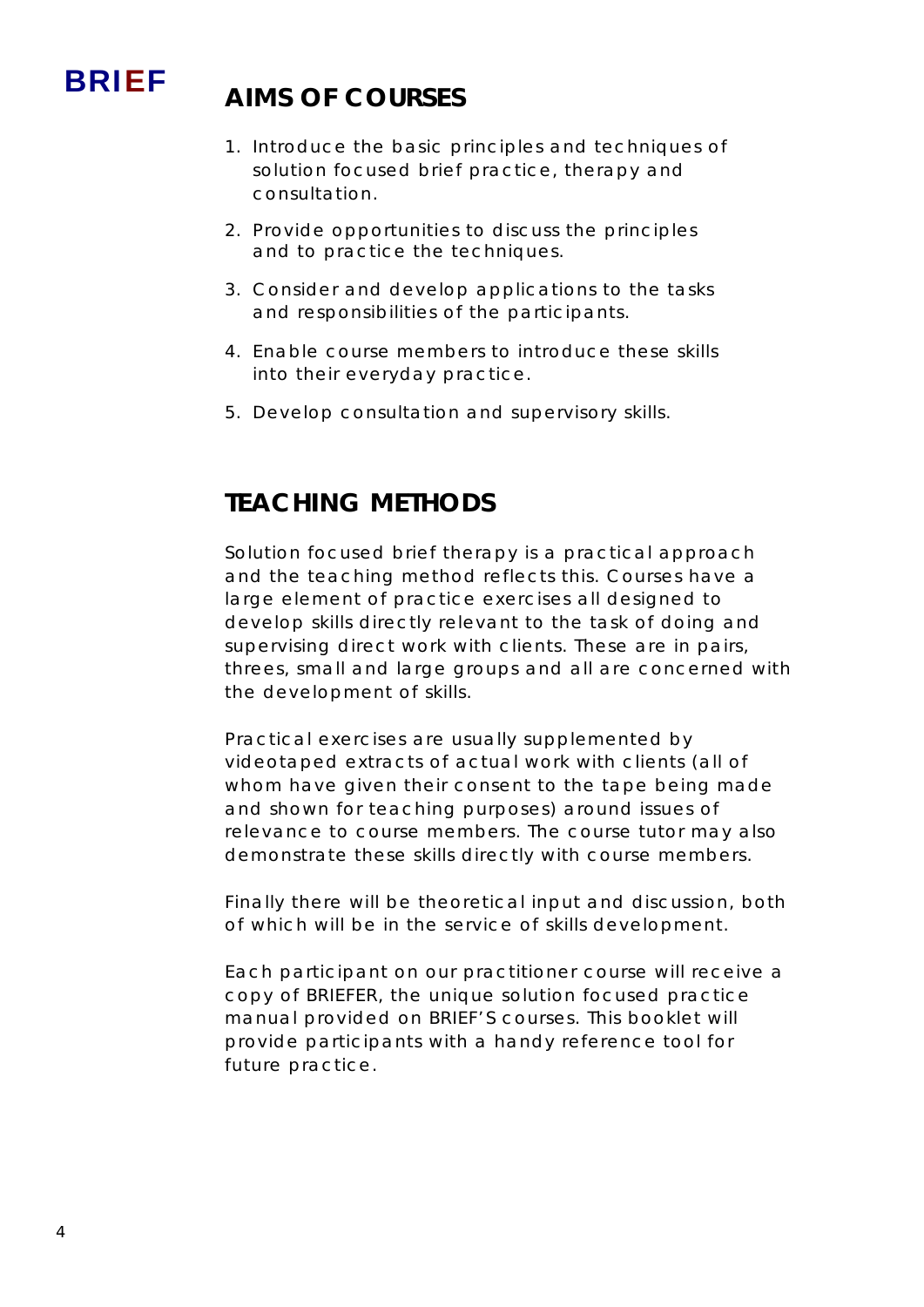# BRIEF

## **CHOOSING A COURSE**

Solution focused practice provides a straightforward framework for dealing with client problems and problems between clients and agencies. Its principles can also be adapted to organisational issues, supervision and consultation. It's a practical approach and therefore one which improves with practice.

All courses are designed with that in mind so all include opportunities to practice solution focsed interviewing skills. The more practice the better equipped is each participant to transfer new skills into the workplace. A two-day course is the minimum length required to begin to make an impact on everyday practice. Three- and four-day courses give much more of a chance to assimilate and adapt the new skills to the tasks and responsibilities of the agency. Longer courses are also able to provide a framework for continued peer development.

When deciding on the optimum length of a course an important factor will be whether the intention is to make a significant impact on the way staff work. Just as important will be the budget and BRIEF will do whatever it can to match a course to the commissioning agency's needs and budget.

If an organisation is considering a number of different approaches and ideas and the training is intended to stimulate thinking and discussion then our one-day workshops are very successful. They cover some of the same ground as a longer course but it cannot be assumed that they will have a significant effect on practice.

### **COURSE CONTENT**

The following programme is a guideline to course content and can be adapted to each agency's particular needs. The final programme for any course will be decided in consultation with the commissioner.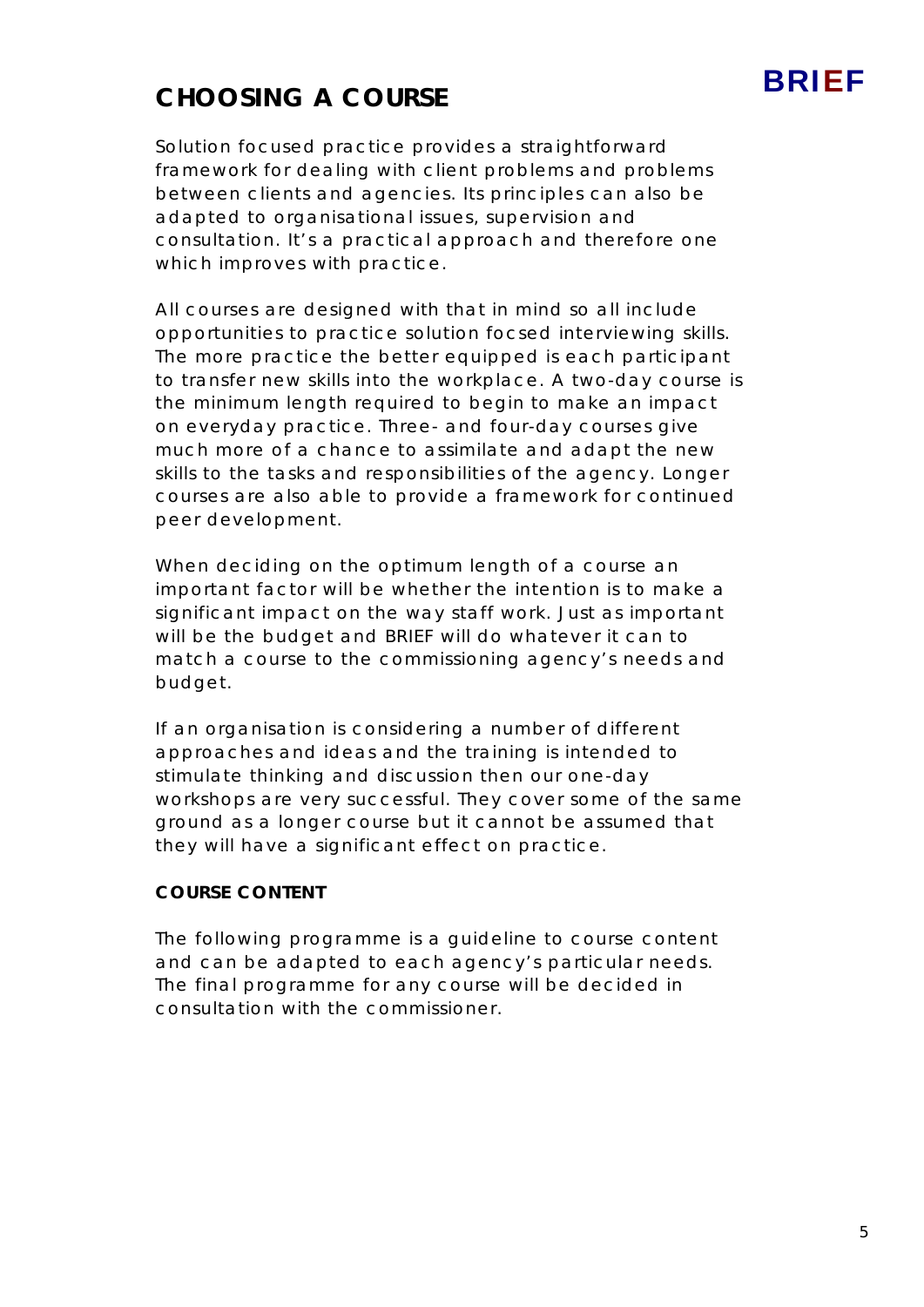# BRIEF **OUTLINE PROGRAMME FOR PRACTITIONERS: TWO TO FOUR DAYS**

### **DAY ONE**

Problem Free Talk: working with the 'whole' client, starting with a resource and competency base, validation and rapport.

Setting the 'Contract': establishing the client's hopes from the work and aligning these with agency goals.

Exploring the Preferred Future: finding out where the client wants to get to, squaring this with reality and with agency requirements and responsibilities.

Constructive Feedback: constructing and giving feedback based on what the client is thinking, feeling and doing to orient them towards the lifestyle they have identified as their preferred future.

### **DAY TWO**

Discovering Instances of Success: beginning to find out what the client is already doing to reach his or her preferred future, finding out about the times the problem doesn't happen or is less severe, building on the client's own achievements and unique ways of getting things done.

Scaling Questions: using scales to define where the client is in relation to their preferred future, identifying achievements and defining 'the next small step'. Measuring movement throughout the course of work with a client.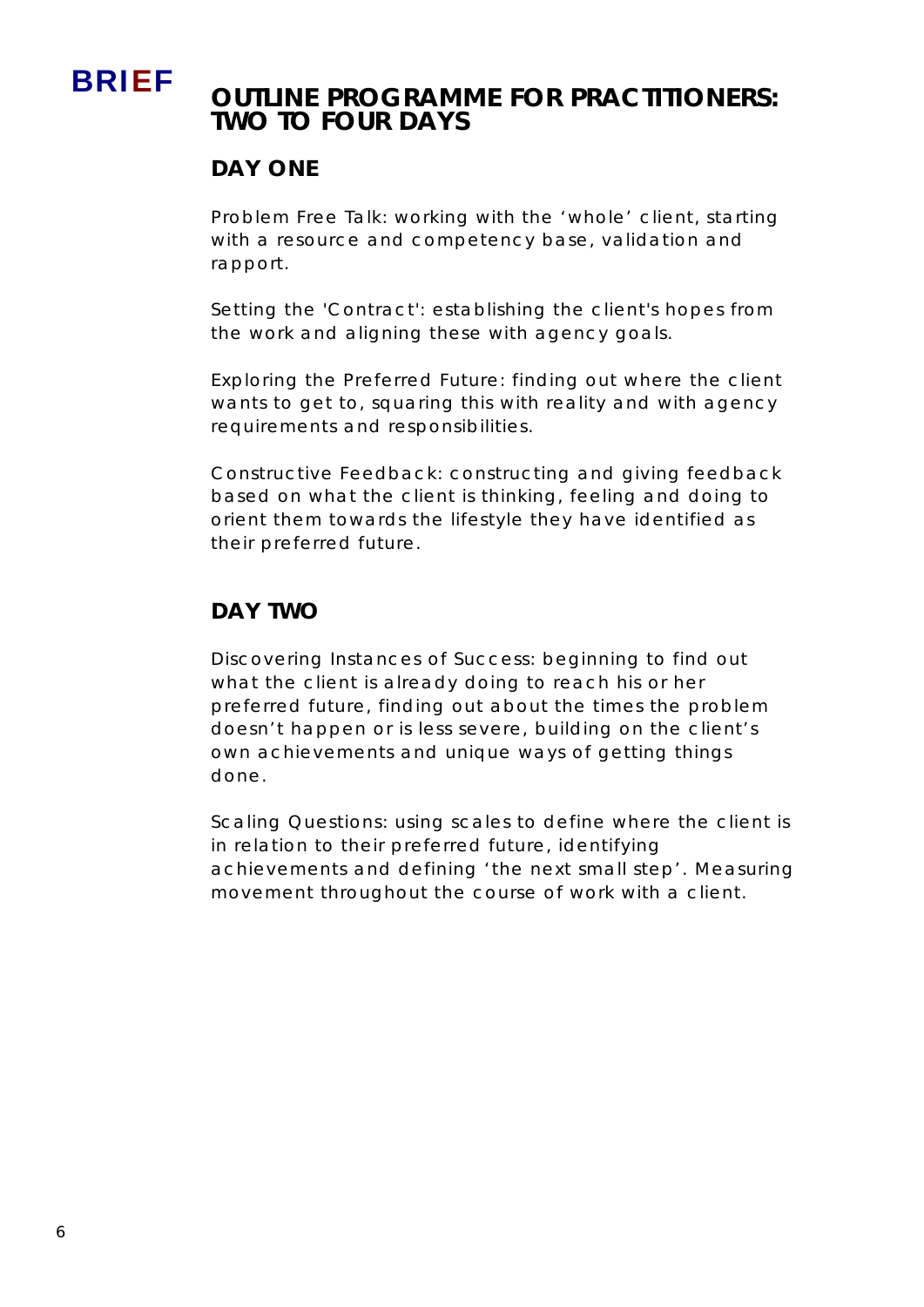### **DAY THREE**

The third day will be structured around a series of exercises aimed at adapting solution focused ideas to everyday work with clients and their professional networks. These exercises will involve simulations based on participants' current workloads in which the core skills learned during the first two days will be applied to situations course members are likely to be facing in their everyday work.

Issues covered will be tailored to the needs of participants and might include

- Second and subsequent sessions: building on the smallest signs of progress, as well as dealing with setbacks.
- 'Hopeless' cases
- Developing co-operation
- Dealing with 'relapse'
- Assessment

### **DAY FOUR**

The fourth day will continue the process of practicing the integration of solution focused skills. There will be additional opportunities to deal with specific agencyrelated practice issues. If there has been an opportunity for participants to put their learning into practice between the third and the forth days then this will be especially productive as it will be addressing live issues arising directly from the practice of solution focused interventions.

The day will also provide a framework for continued peer supervision which has proved to be the most effective means of maintaining and developing the momentum created by the course.

**BRIFF**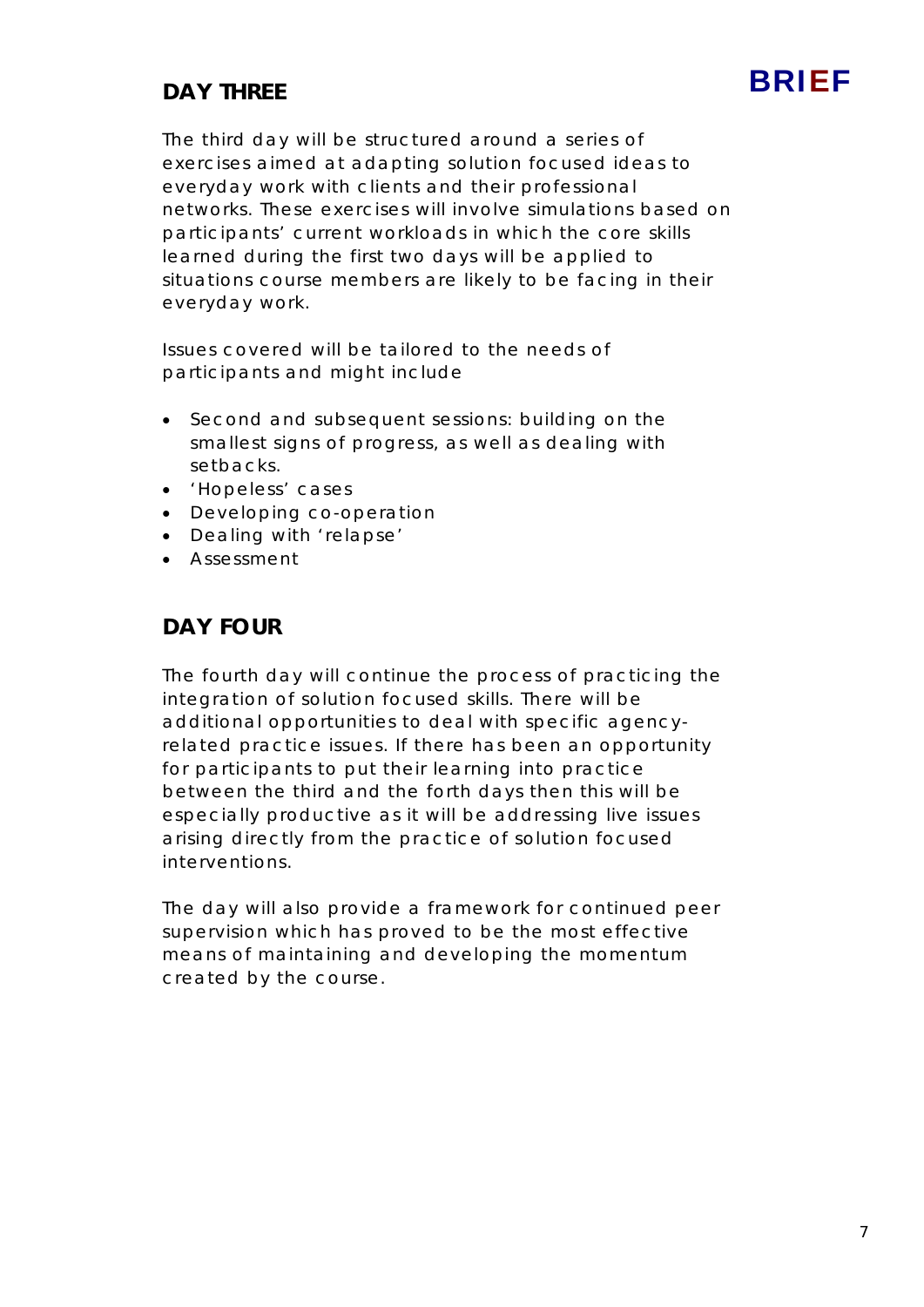

# BRIEF **FOLLOW-UP DAYS**

Regular follow-up days will

- Maintain and increase skill levels
- Increase general job satisfaction
- Enhance the overall working relationships of an organisation.

Follow-up days are available to support and enhance practice development over the first few months. The programme is flexible to accommodate the needs of members while at the same time focusing on practice. Building on course members' experience these follow-up days are likely to cover difficult and challenging applications, special circumstances, methods of supervision and organisational issues.

The value of follow-up days, which might be spread over sixmonthly to yearly periods, is that they help staff maintain their skill level and their commitment to the approach. Because basic courses are very much briefer than most other counselling and therapy courses the continued value relies heavily on the personal commitment of those who have attended. When follow-up courses are offered as a regular back-up staff are much more able to stay brief.

A secondary value is that solution focused courses are renowned for re-charging batteries and for enhancing working relationships. The benefits to organisations are therefore greater than just the skills developed by participants.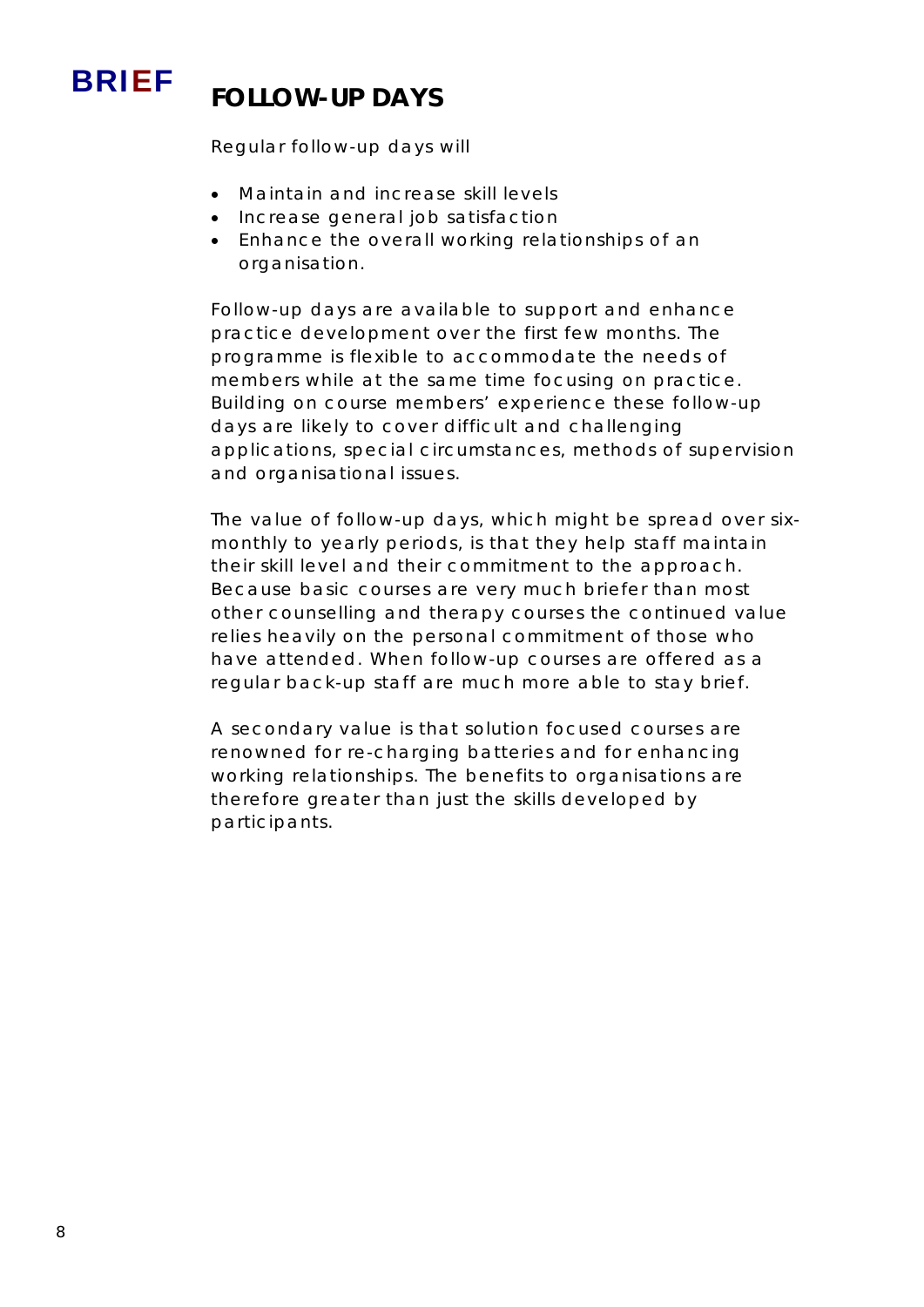# **BRIFF**

## **ONE DAY WORKSHOPS**

One day workshops provide an overview of the approach and an opportunity to try out some of the interviewing techniques involved.

The basic elements of solution focused brief practice will be introduced:

- Problem-free contexts
- Defining achievable and supportable preferred futures
- The significance of instances of the preferred future
	- already happening
- Using scaling questions to measure progress
- Constructive feedback

Participants will have an opportunity to practice at least two areas of interviewing and some may be able to transfer this experience to everyday work.

One-day workshops will use case examples relevant to the agency but there will only be limited opportunity to explore specific agency issues in any depth.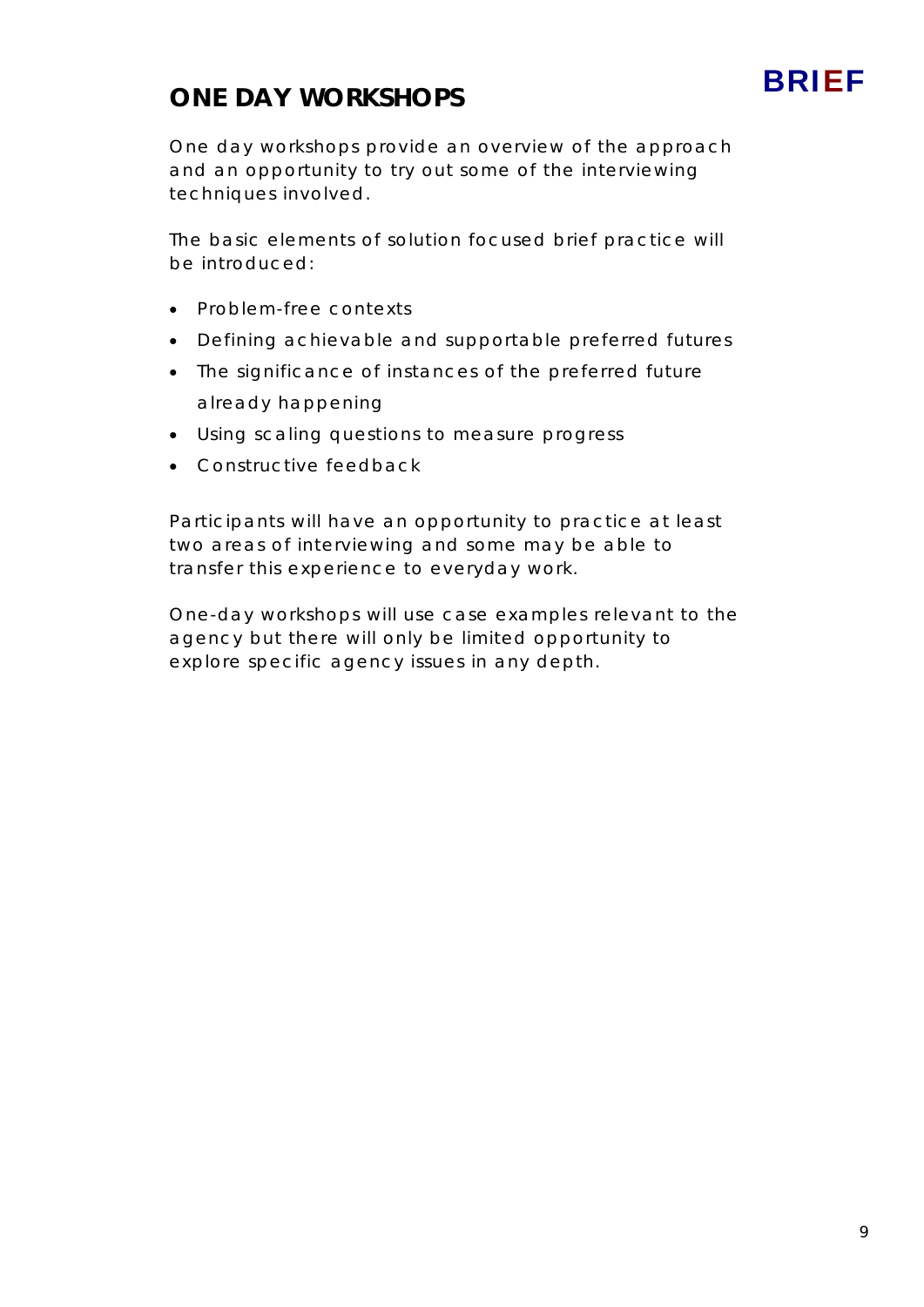# BRIEF **SPECIALIST COURSES**

BRIEF can offer introductory and advanced courses adapted to most specialisms. Most popular requests are for courses adapted specifically for

- staff in schools
- adult mental health services
- children and adolescents services
- drug and alcohol work
- Probation
- disability services
- supervision
- meetings
- groupwork

We have also arranged courses for GPs, hospice workers, staff counselling services, housing associations, youth justice, old age and dementia services, and family lawyers. Because BRIEF team members specialise in 'difficult' cases we take on work from any source and so have relevant hands-on experience of most areas of work.

Specialist courses follow the same basic programme as other courses but draw on more examples from within that specialism and identify ways to adapt 'therapeutic' questions to the job in hand: GPs will practice asking questions that orient their patients towards developing better health, teachers will explore ways of introducing solution focused ideas into the classroom, and housing workers will explore ways to work with vulnerable tenants in ways that meet the tenants' needs *and* get the rent paid!

The aim of *every* course is to equip each participant with tools that will enhance their effectiveness at work whatever their job might be.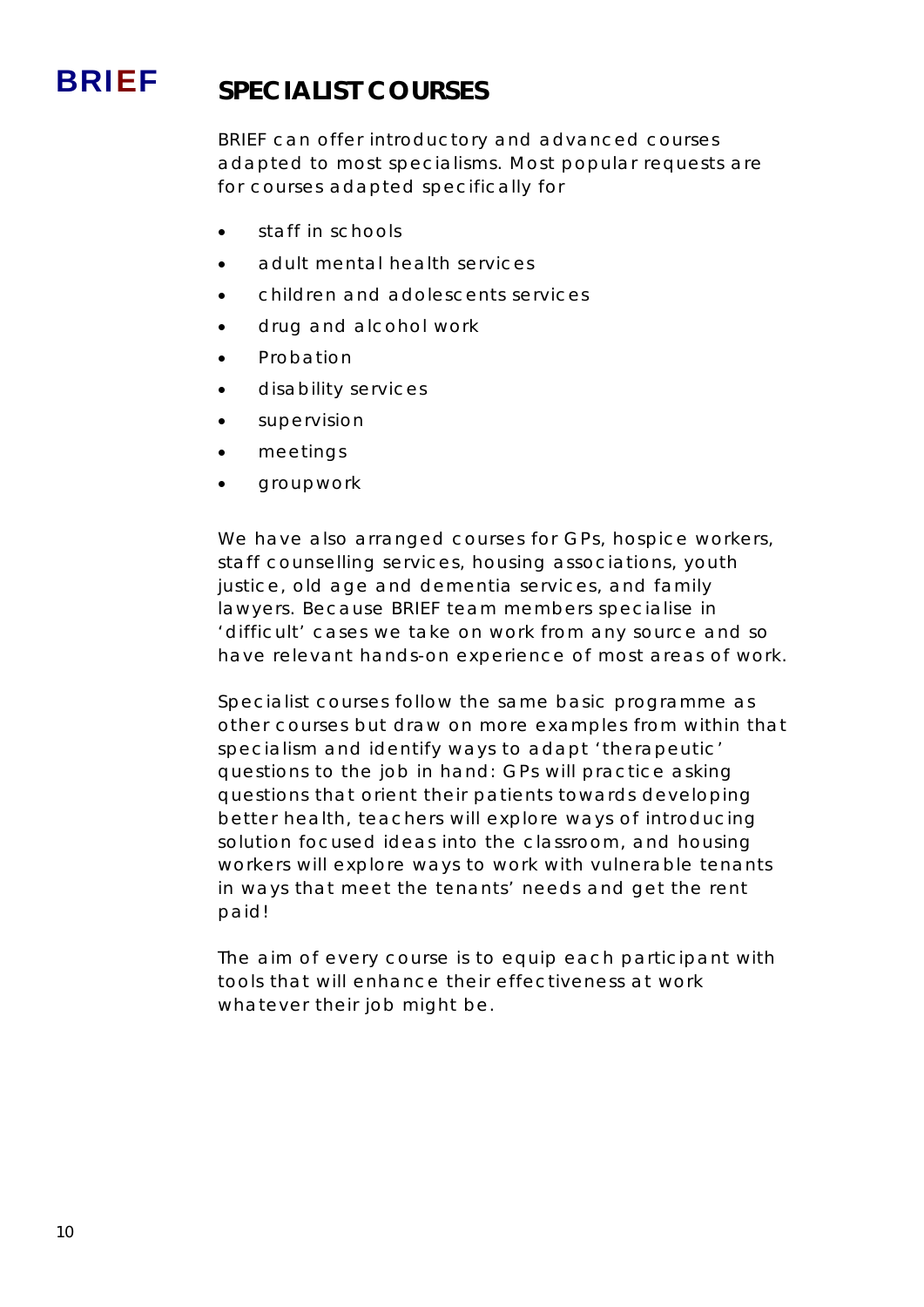# **SOLUTIONS IN EDUCATION**

In response to the huge demand from the field of education BRIEF team members have undertaken as much work with schools and students as possible. They have counselled children, young people and parents both in schools and at BRIEF; they have provided consultations to individual teachers as well as to staff and management teams; they have worked with groups of young people and have taught young people to become counsellors for their own peer counselling services. This experience has provided the foundation for the Solutions in Education courses which can be adapted to the tasks of teaching, behavioural support, special needs, learning mentors, career guidance, education welfare and educational psychology or to mixed groups containing any combination of education professionals.

Programmes for Education will follow the same lines as generic courses in so far as they will explain and illustrate the main elements of solution focused practice and provide opportunities for participants to practice techniques relevant to their workplaces.

One day programmes have proved especially popular for teaching staff wishing to acquire simple counselling skills alongside their primary interest in teaching. Staff with a more pastoral function or who frequently engage with individual pupils usually find a single day too short to provide a working foundation for continued application of solution focused ideas.

*For more information visit www.brief.org.uk*

BRIEF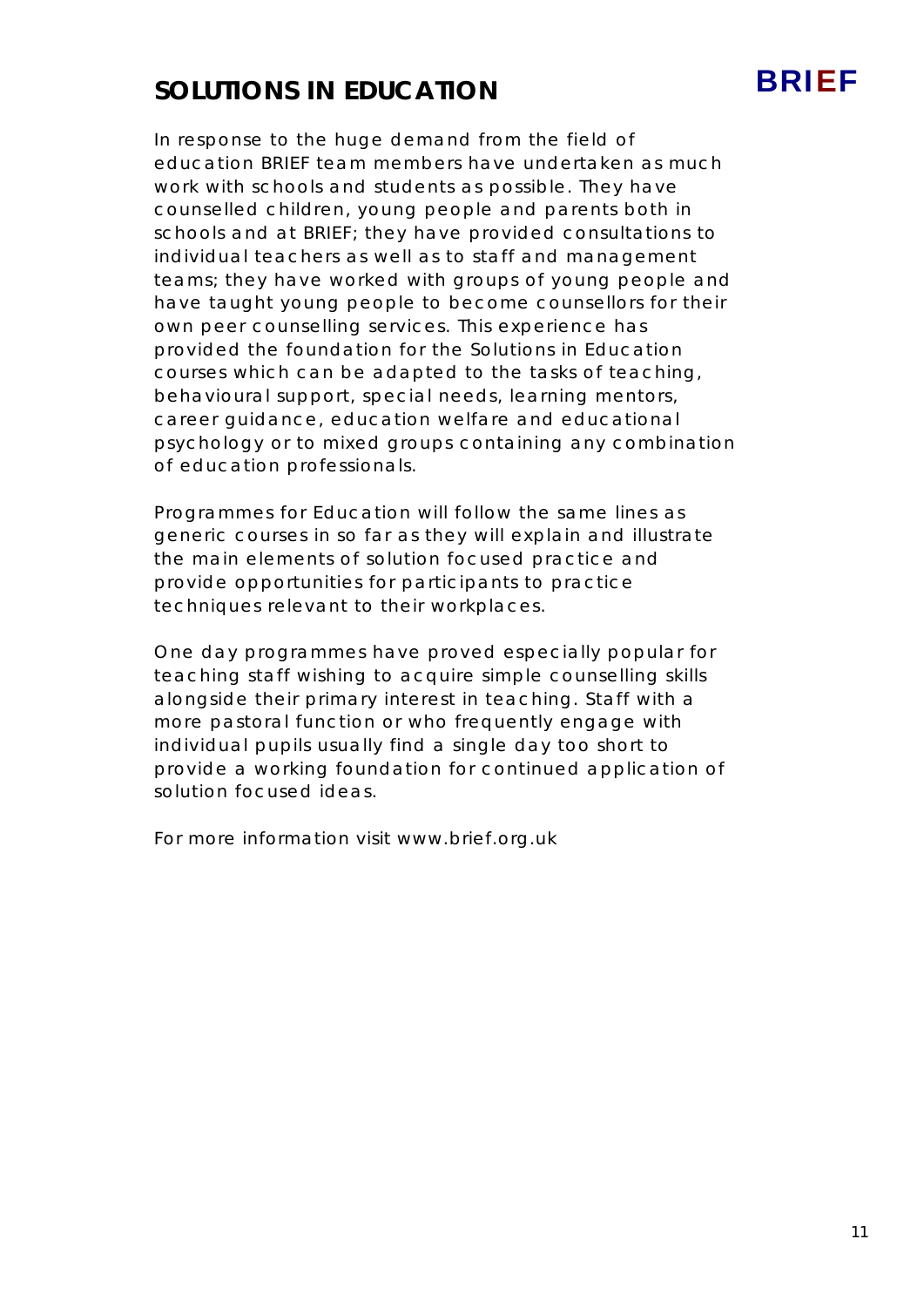### **SOLUTION FOCUSED SUPERVISION AND CONSULTATION**



BRIEF

- Developing common or mutually compatible agendas
- Agreeing mutually acceptable outcomes
- Discovering and recognising the resources of each staff member
- Bringing out the best of staff and recognising each person's unique way of working effectively
- Developing a range of skills for empowering colleagues in their day to day work with their clients.

Courses will include a variety of exercises built around participants' everyday work issues.

Each participant will receive a course notes handout specifically relating to supervisory work.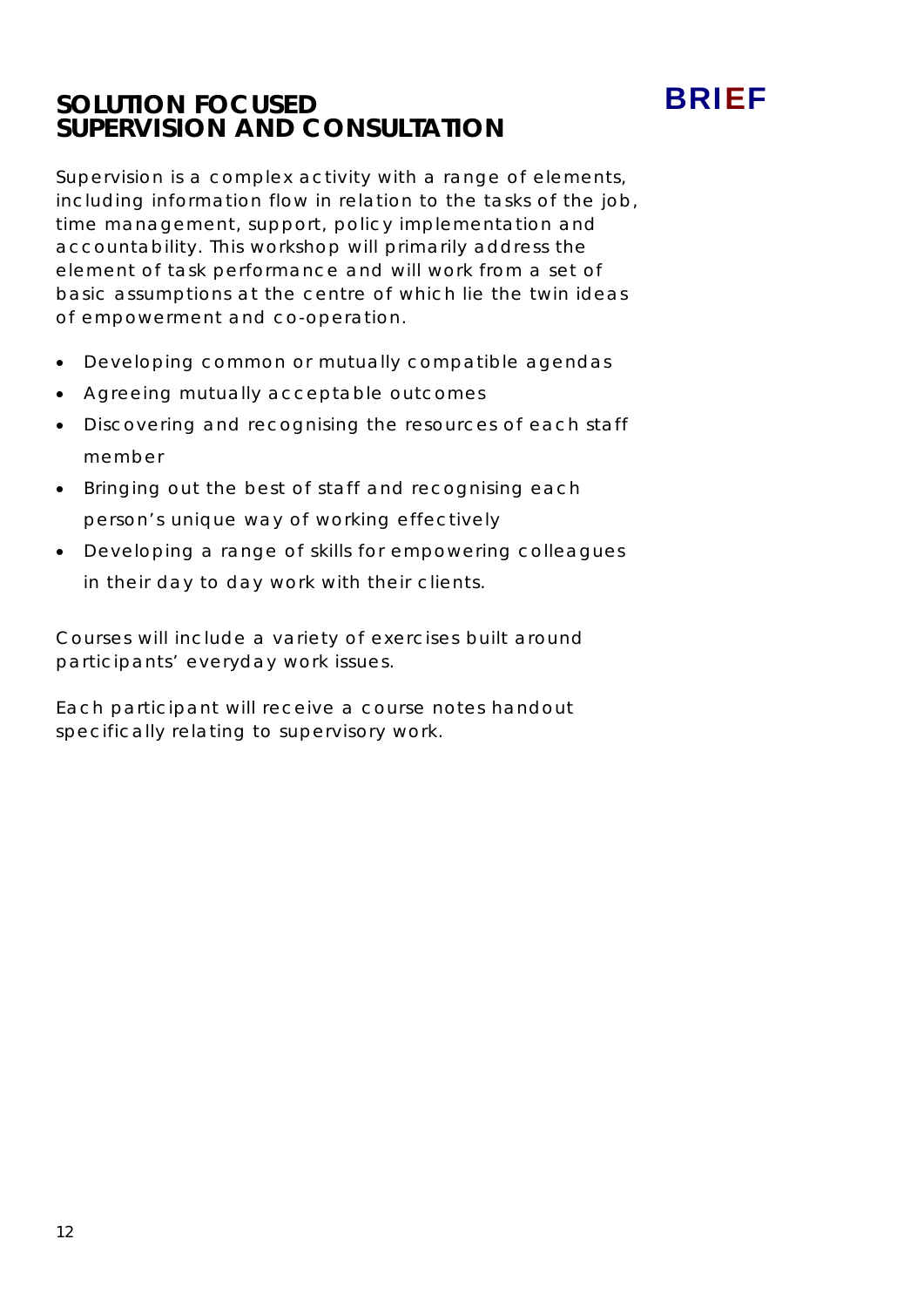# **BRIEF** SOLUTION FOCUSED LEADERSHIP

These programmes, usually over two days, will introduce managers to the fundamentals of solution focused thinking and to the techniques that make it work.

The courses are practical with a focus on skill development. Managers will bring their own work issues as the material for group learning.

Managers will leave these programmes not only aware of the possibilities that solution focus offers them but also but also with an enhanced sense of their own competence and potential.

Areas that are covered include:

- Creating a vision of the future
- Discovering hidden potential
- Transforming stress
- Getting the best out of your team
- Dealing with difficult people
- Building co-operation

*.* 

Solution focused principles offer clear guidelines for the creation of a management structure based on collaboration and making the very most of all available competencies.

*For more information visit www.brief.org.uk*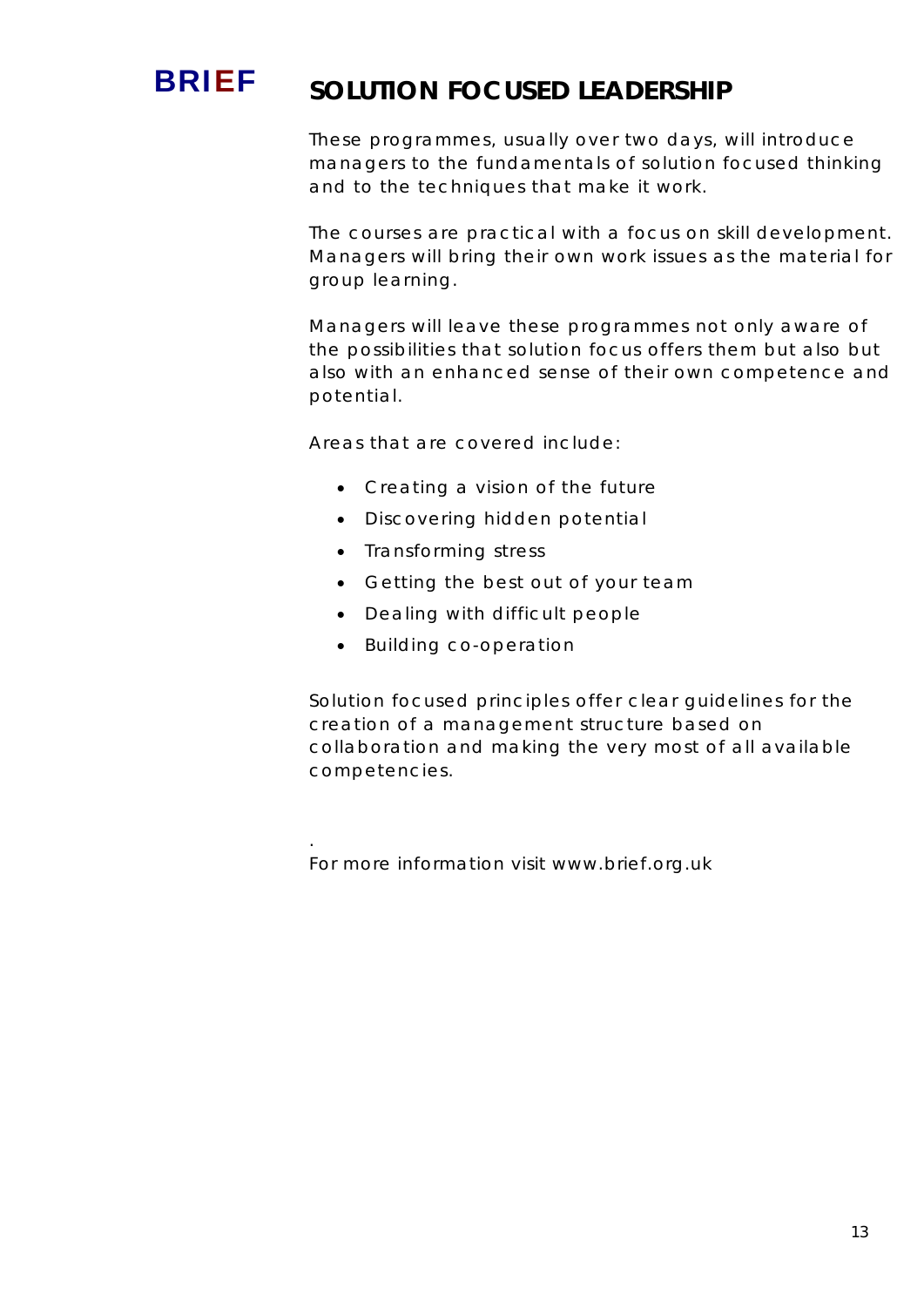# BRIEF **SOLUTION FOCUSED TEAM COACHING (usually 1 day)**

Solution focused team coaching will lead to

- A clearer picture of the team's future
- An awareness of the signs and steps that would herald that future
- A sharper focus on the team's strengths, resources and qualities
- A greater awareness of each individual's unique contribution
- An enhanced sense of expectation and possibility.

### *Best Hopes*

Eliciting each team member's hopes and beginning to shape these into a corporate whole marks the starting point of solution focused team coaching. The importance of each individual is given full recognition and in this way the corporate whole has a firm foundation in the contribution and worth of each employee.

### *The team you aspire to be* . . .

Building on the initial hopes firms up and adds realistic structure to each member's ideas. At this point the individual and team's needs are put together so each shapes the other in the interests of both.

### *Sparkling moments!*

Turning from the future the spotlight moves to the present and past to seek out the foundation for the 'new' team. Evidence of the team's strengths shown in good times and in bad will be sifted and sorted for use in its future. The sparkling moments of yesterday will provide the best clues about possibilities for tomorrow.

### *Movement*

Team coaching should lead to movement. Part of the process is to define clearly what the possible signs of movement might be so they can be recognised when they occur and part is to measure them once they do occur.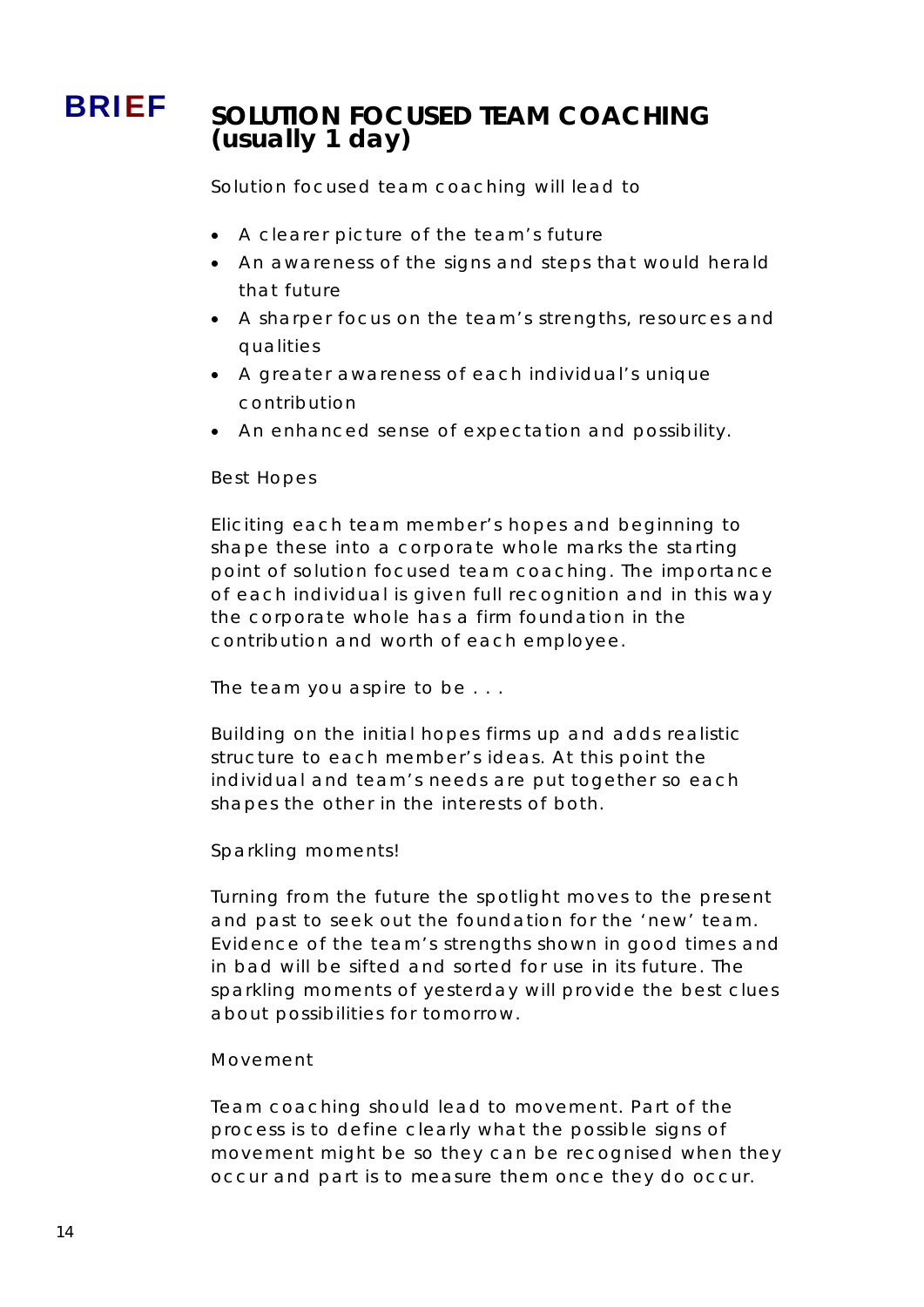# **SOLUTION FOCUSED COACHING**



Solution Focused Coaching is a set of conversational skills based on the principles of social construction theory. Participants will learn how to interview in order to identify and maximise the skills their coachees bring to work and to life. Programmes will be highly practical and it is expected that participants will be able to use the skills immediately.

The programmes will address both coaching and mentoring with individuals, as well as work with teams.

The course will provide explanations and opportunities to observe and practice each of the solution focused techniques.

These will include:

*.* 

- How to uncover hidden strengths
- Collaborative contracting
- Envisioning successful futures
- Discovering the best histories
- Charting progress
- The power of appreciation

Each programme will draw on the skills and experiences of participants to create a unique event.

*For more information visit www.brief.org.uk* 

BRIEF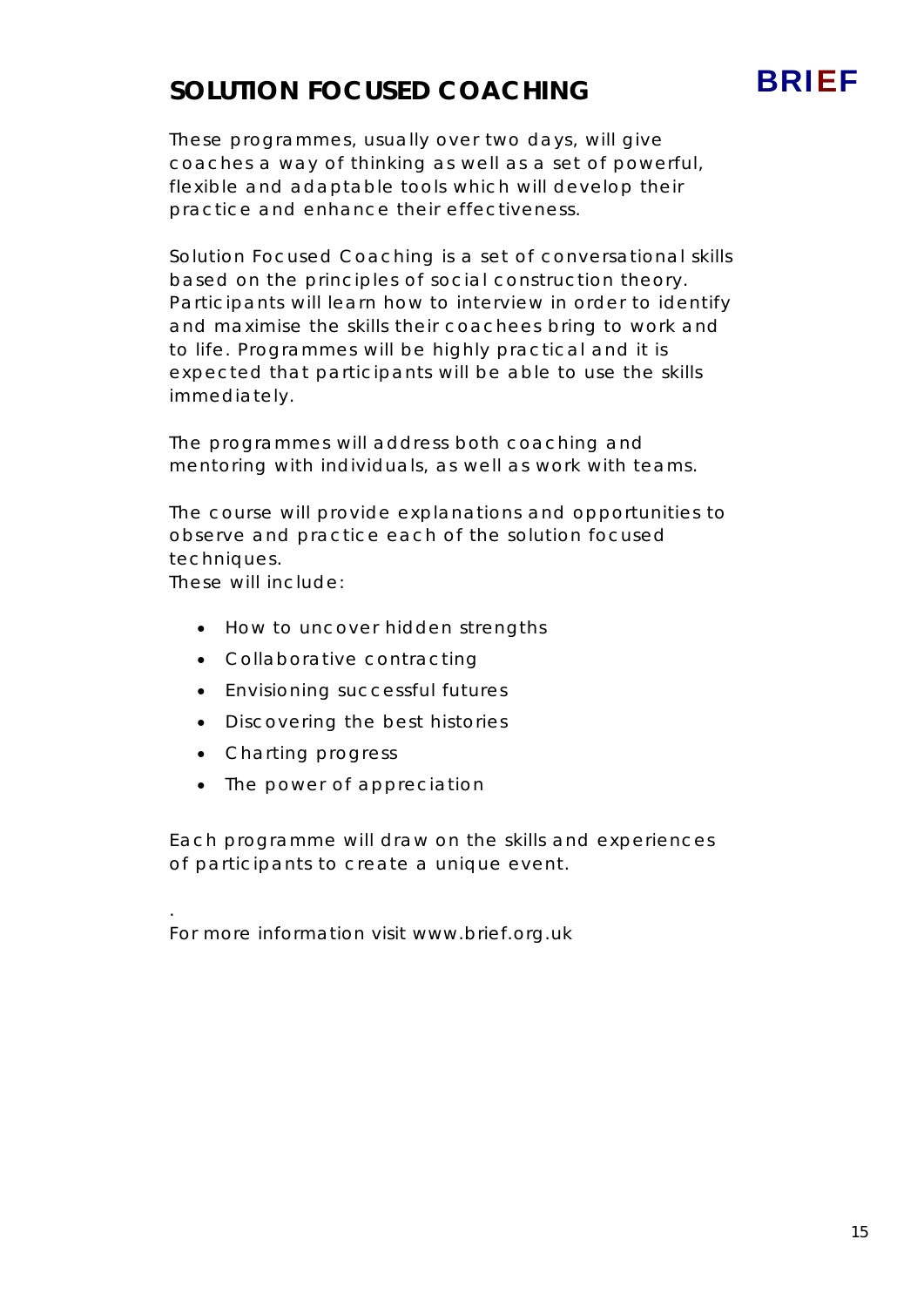# BRIEF **RESOLVING CONFLICT**

Conflict is a necessary part of life, including life at work. It is mostly a creative process but occasionally becomes the opposite. When conflict turns destructive individuals, teams and whole organisations are placed at risk. This one day course will teach a set of simple principles aimed not just at managing conflict but also at diverting the energy in conflict to creative use.

This action packed workshop will be equally valuable to those who want to add new skills to their repertoire and those already familiar with solution focused practice who wish to refresh their enthusiasm and hone their skills still further. It will be especially aimed at anyone needing to manage conflict in their everyday work.

Solution focused skills include:

- establishing a common purpose
- listening with a constructive ear
- creating a context for resolution
- eliciting descriptions of possible futures
- discovering what is already working
- building on success
- moving beyond resolution
- measuring progress
- building co-operation
- working with groups

The course will be built around a series of exercises that will allow all participants to practice and evaluate a number of key skills.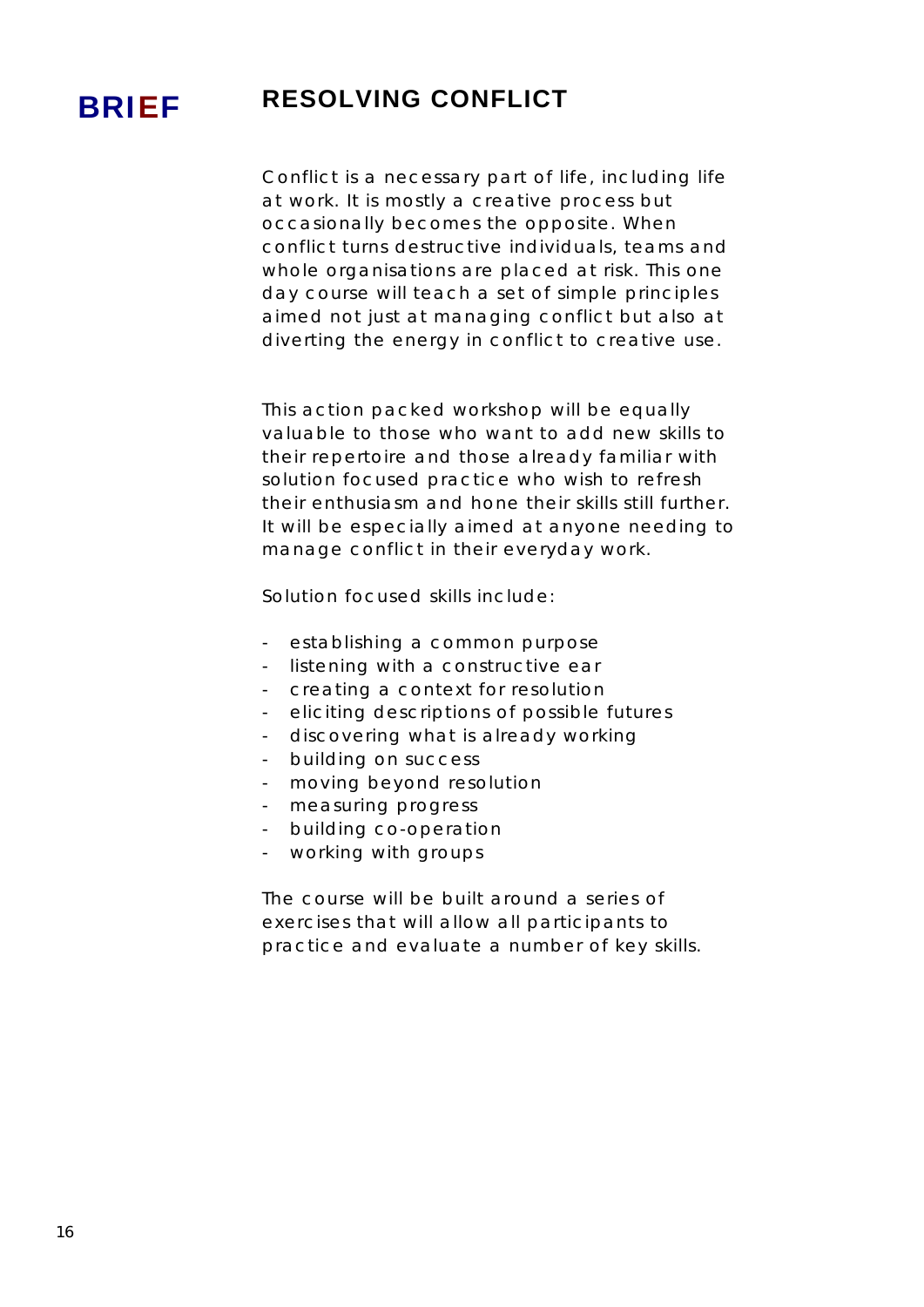# BRIEF **BRIEF**

BRIEF, originally known as The Brief Therapy Practice, was founded in 1989, and was the first group in the UK to recognise the radical potential of solution focused thinking. Team members now spend half their time teaching and half in direct work with clients. Clients from all walks of life and with every type of problem attend our centre or are seen by team members elsewhere: for example, schools and hospitals. Priority is given to public sector referrals of challenging cases and no charge is made for this work when undertaken at BRIEF. Any public sector worker who has attended a course with us can refer such clients and even attend with them. Telephone and internet consultation is also available free of charge to those who have attended courses when a team member is available.

Our commitment is to work with those clients, whatever their age or circumstances, that are seen by the majority of course members. In this way we keep our courses both fresh and relevant.

BRIEF occupies a Victorian building in a quiet street in the City of London rear St Paul's Cathedral, Smithfield Market, the Barbican Centre and St Bartholomew's Hospital. It is just one minute from the Barbican underground station, five minutes from City Thameslink and easily accessible from all mainline stations. The area is rich in history, modern architecture sitting beside Roman ruins, and BRIEF itself could not be more welcoming to its visitors.

Courses are run regularly at BRIEF and in many cities throughout Great Britain and for smaller groups of staff these may be a more economical option than an agencybased course.

Practice members are actively committed to equal opportunities, are registered with the UKCP and subscribe to the Association for Family Therapy's code of ethics for the practice and teaching of therapy.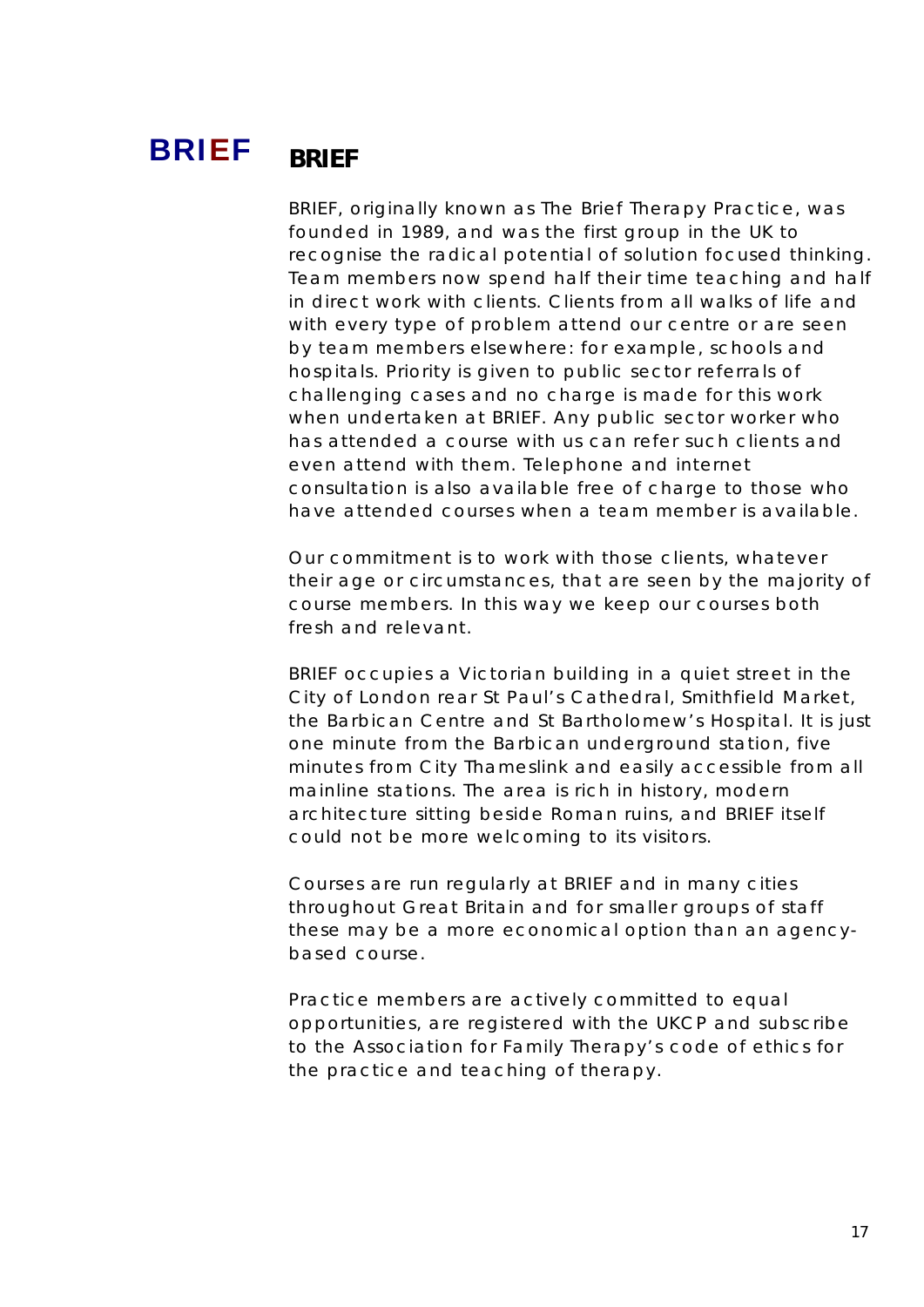

## **BRIEF TEAM MEMBERS**

Evan George has worked in generic social services and in community mental health services for adults, children and families. He has taught widely in the fields of brief therapy, family therapy and child protection throughout Britain and abroad. He has published on brief therapy, child protection and consultation.

Chris Iveson has worked as a practitioner and manager in social service teams and in several NHS clinics serving both children and adults. He has published in many areas of brief therapy including mental health, work with children, older people and couples.

Harvey Ratner worked in the voluntary sector and social services area teams before joining a multidisciplinary health service clinic. He has published on health care counselling, drug and alcohol work, child protection and school counselling.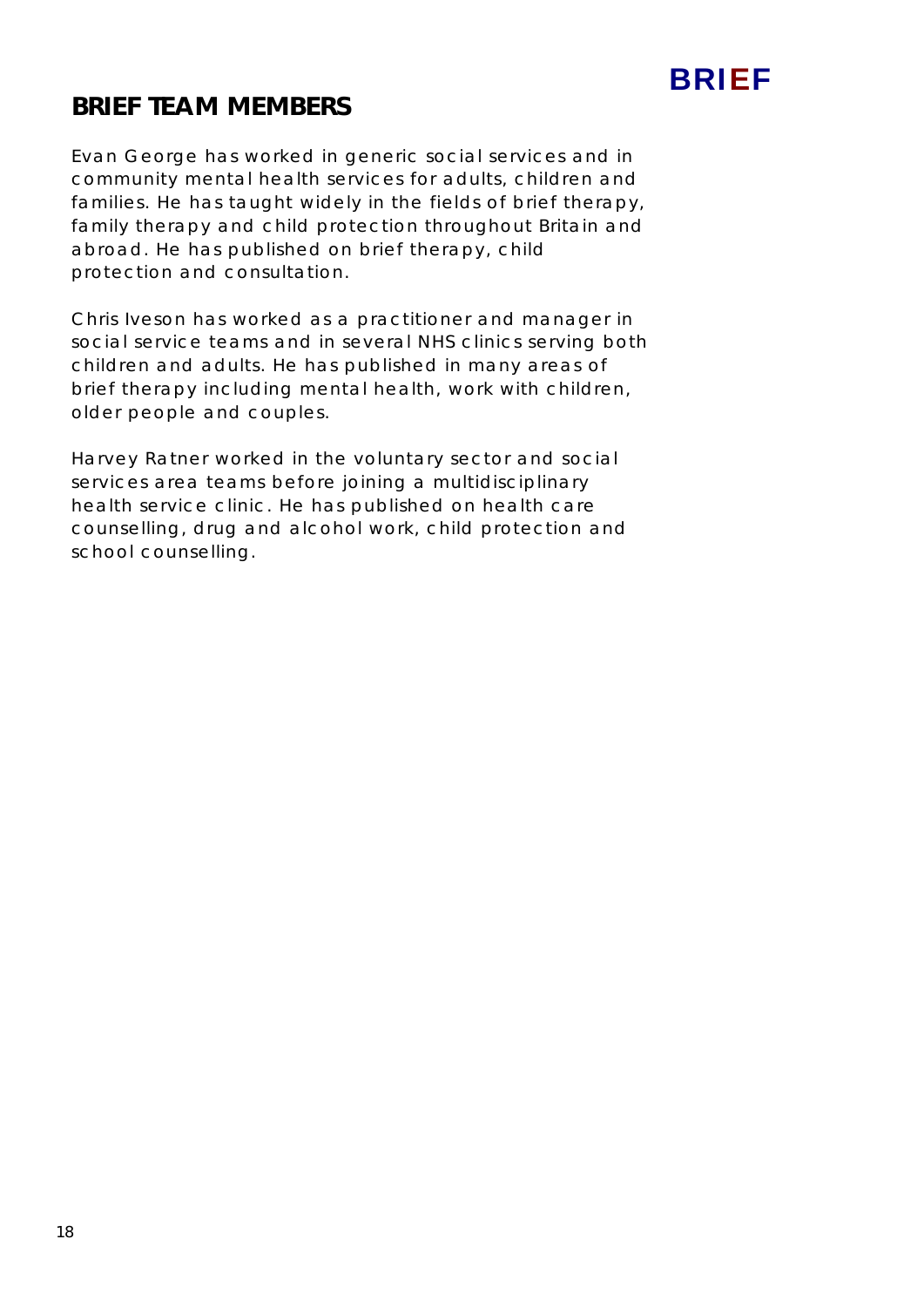

# **BRIEF** COMMISIONING ORGANISATIONS

| Education       | Schools<br>Psychology<br>Special needs and learning support<br><b>Heads and Year Heads</b><br>Inclusion<br>Counselling staff<br>Education social work                                                                                                               |
|-----------------|---------------------------------------------------------------------------------------------------------------------------------------------------------------------------------------------------------------------------------------------------------------------|
| Social Services | Managers<br>Children and family teams<br>Mental health teams<br>Older persons' service teams<br>Fostering and Adoption<br>Prevention<br><b>Family centres</b><br>Child protection                                                                                   |
| Health          | <b>General Practitioners</b><br>Community mental health<br>Child and adolescent psychiatry<br>Mental health nursing<br>Occupational therapy<br>Staff counselling<br>Primary health services<br>Drug and alcohol services                                            |
| Justice         | Probation<br>Partnership projects<br>Youth Offending Teams<br>Managers<br>Lawyers<br>Police                                                                                                                                                                         |
| Others          | Hostels and housing<br>Employee assistance programmes<br>Staff counselling<br>Management consultancy<br>Barnados, Children's Society and<br><b>Action for Children</b><br>Couple counseling services<br>Day and residential projects<br>Team building<br>Connexions |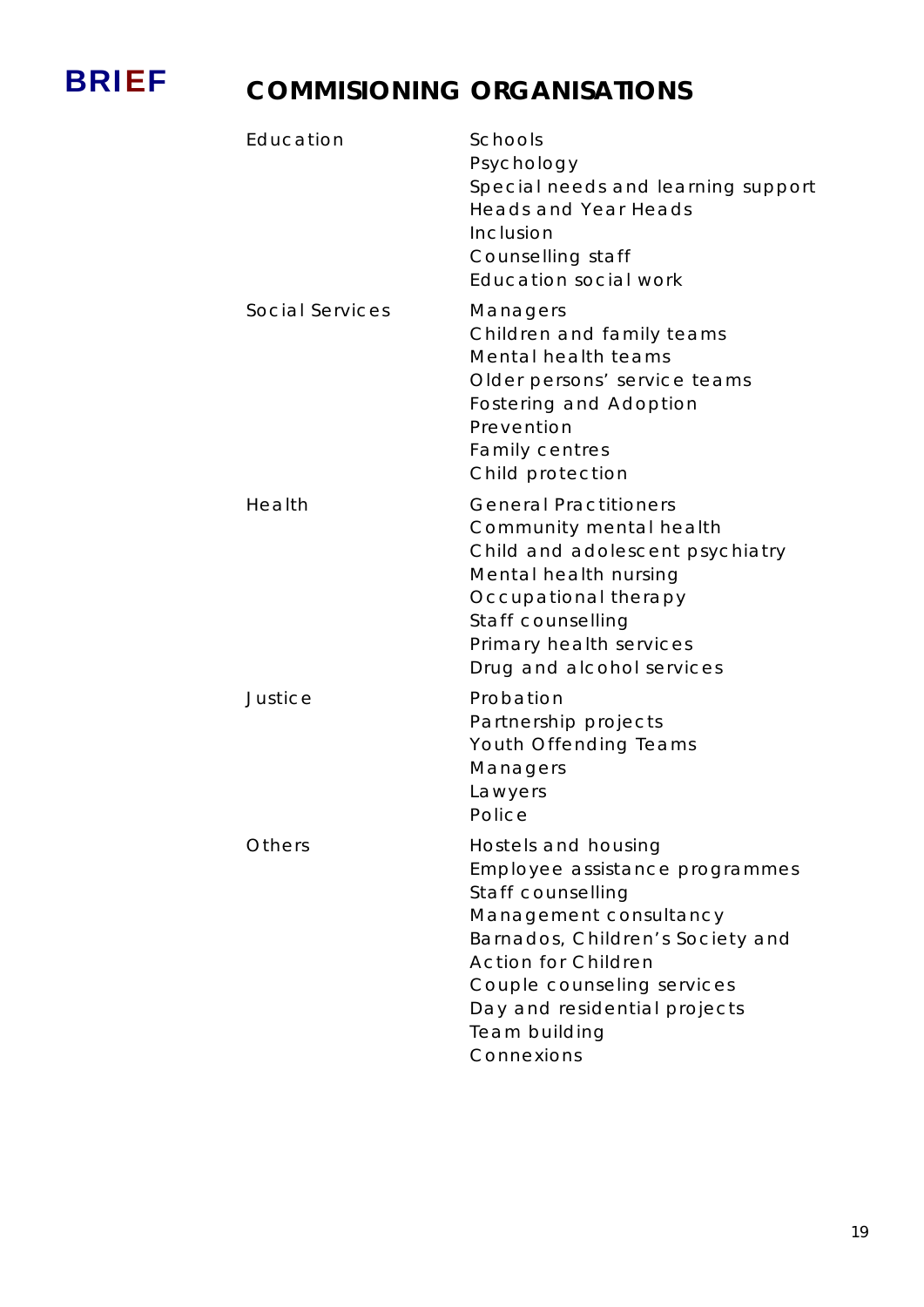## **FEEDBACK**

# BRIEF

The best course in years! (Social worker)

Clear, practical and useful course and enjoyable. (Educational psychologist)

It gave an optimistic framework for use in hopeless cases. (drug clinic worker)

Appreciated the pace at which ideas were allowed to be explored. Every person's idea was made to feel valued. It was a most interesting and unthreatening way to learn ideas and gain information. (teacher)

Very methodical and user-friendly. Emphasis placed on demystifying therapeutic practice. (RMN acute ward)

The relevance of this approach cannot be overstated. Instead of seeking to apply a patch to a tear on a suit, it's almost like being given a new suit. Very relevant indeed. (probation officer)

The ideas were presented with great clarity. The experiential process consolidated the teaching directly as did the video presentations. (teacher)

Safe group created as a result of the teacher's skill and ability. Most important to allow most to be got out of the course. (social worker)

Easy, clear interesting and relaxed presentation, as a result

of which the days just seemed to fly by. (psychotherapist)

Very informative - answered all the questions I had and was inspiring with its creativity. (family therapist)

It has changed my entire practice. (GP)

Following the course our need to refer to child and family specialist services has reduced considerably (health visitor manager)

The great thing is I know I can go and use it tomorrow. (health visitor)